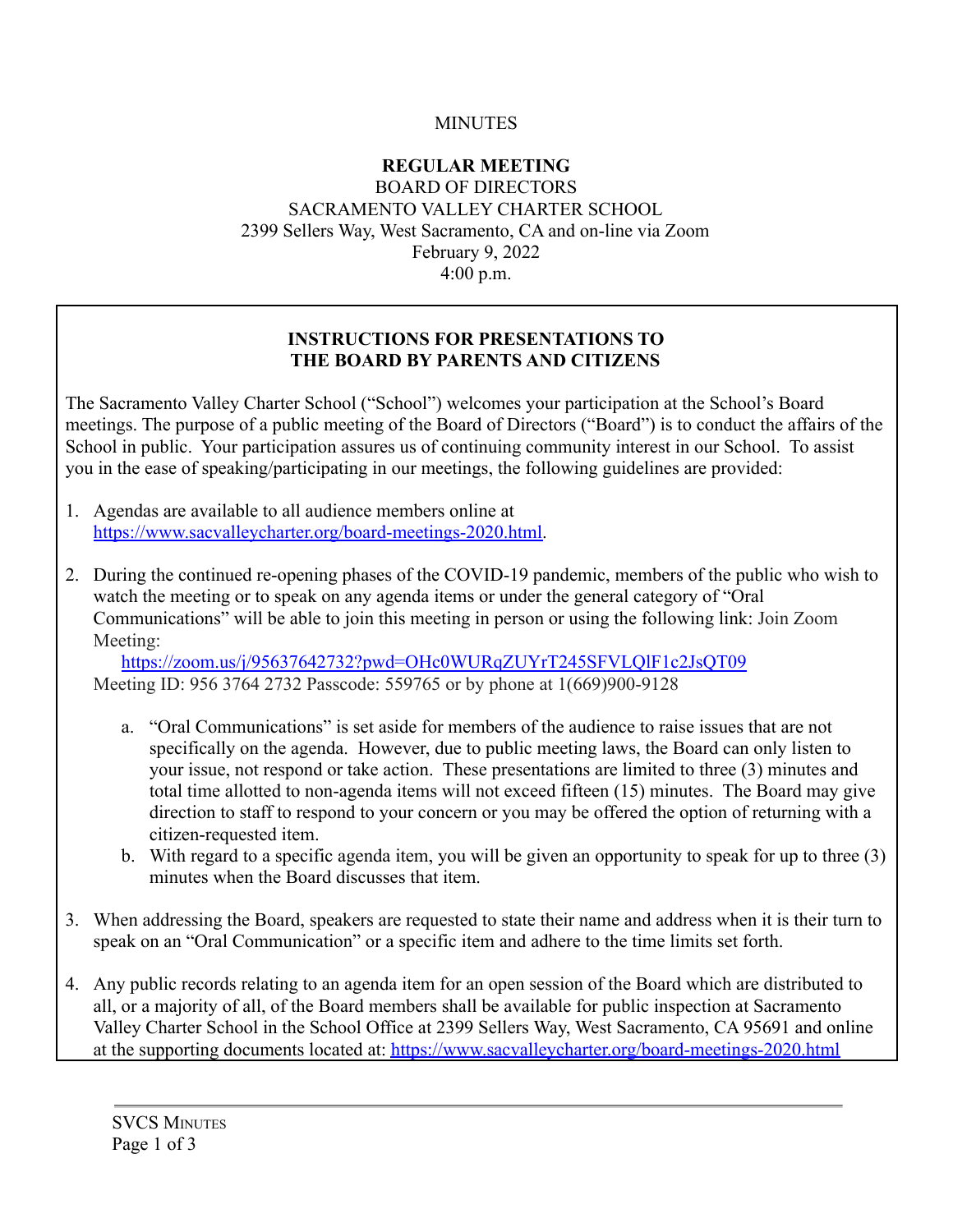### **I. PRELIMINARY**

#### **A. CALL TO ORDER**

Meeting was called to order at 4:09 PM.

### **B. ROLL CALL**

|                   | Present | Absent |
|-------------------|---------|--------|
| Chamkaur Dhatt    |         |        |
| Narinder Thandi   |         |        |
| Surjit S. Dhillon |         |        |
| Bhajan S. Bhinder |         |        |
| Daljit Ghuman     |         |        |

#### **II. OPEN SESSION**

- **III. APPROVED THE MEETING AGENDA** as Motioned by N. Thandi; Seconded by D. Ghuman and approved by a vote of 3 Ayes, 2 Absent.
- IV. **APPROVED THE MEETING MINUTES:** from the January 19, 2022 Regular Meeting as Motioned by N. Thandi; Seconded by D. Ghuman and approved by a vote of 3 Ayes, 2 Absent.

### **V. COMMUNICATIONS**

- A. ORAL COMMUNICATIONS: Non-agenda items: no individual presentation shall be for more than three (3) minutes\* and the total time for this purpose shall not exceed fifteen (15) minutes. Ordinarily, Board members will not respond to presentations and no action can be taken. However, the Board may give direction to staff following a presentation. \*Persons requiring an interpreter shall receive a maximum of six (6) minutes.
- B. FOR INFORMATION: BOARD/STAFF DISCUSSIONS: Board and staff discuss items of mutual interest.
	- The board and staff discussed prioritizing board meeting attendance and asked that the item be on the agenda item at the next regular meeting.
- VI. **CONSENT AGENDA ITEMS:** All matters listed under the consent agenda are considered by the Board to be routine and will be approved/enacted by the Board in one motion in the form listed below. Unless specifically requested by a Board member for further discussion or removed from the agenda, there will be no discussion of these items prior to the Board votes on them.

### **VII. ITEMS SCHEDULED FOR ACTION**

#### **A. BUSINESS** (20 minutes)

1. Approved Revenue and Expense Reports as Motioned by D. Ghuman; Seconded by N. Thandi and approved by a vote of 3 Ayes, 2 Absent.